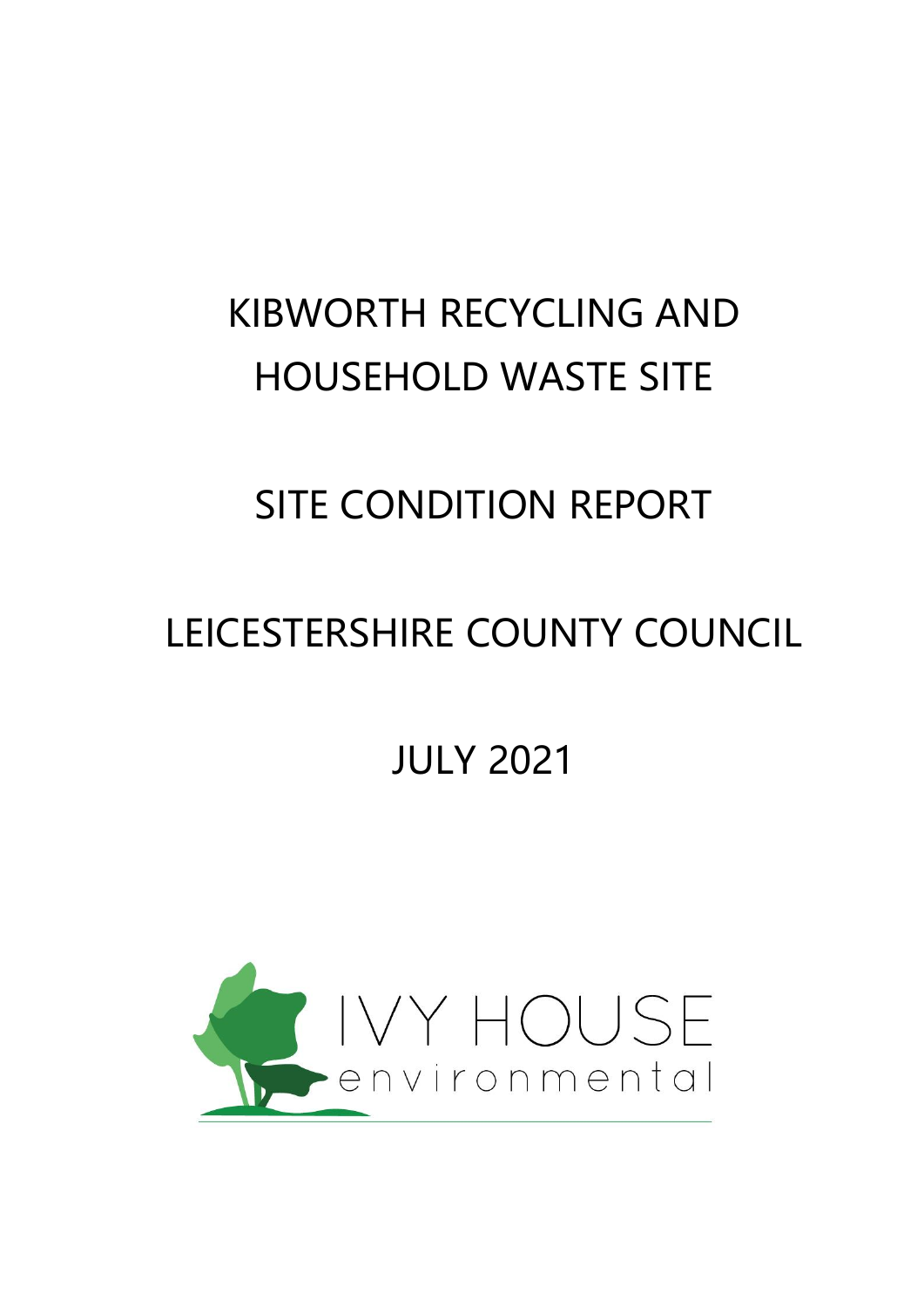| <b>SUMMARY TABLE</b>                   |                                                                               |  |
|----------------------------------------|-------------------------------------------------------------------------------|--|
| SITE:                                  | Kibworth Recycling and Household Waste Site – Site<br><b>Condition Report</b> |  |
| <b>SITE ADDRESS:</b>                   | Harborough Road, Kibworth, Leicestershire, LE8 0EX                            |  |
| <b>CLIENT:</b>                         | Leicestershire County Council                                                 |  |
| DATE:                                  | <b>July 2021</b>                                                              |  |
| <b>REFERENCE</b>                       | IV.342.19                                                                     |  |
| <b>DEVELOPMENT</b><br><b>PROPOSAL:</b> | Operation of a Recycling and Household Waste Facility                         |  |

| Written By: |                  | Justyna Krawczynska<br><b>Waste and Permitting Consultant</b> |
|-------------|------------------|---------------------------------------------------------------|
| Checked By: | A. McCaze.       | Amanda McCabe<br>Technical Director - Waste                   |
| Authorised: |                  | <b>Richard Sutton MRICS</b><br>Director                       |
| Date:       | <b>July 2021</b> |                                                               |
| Version:    | 3.0              |                                                               |

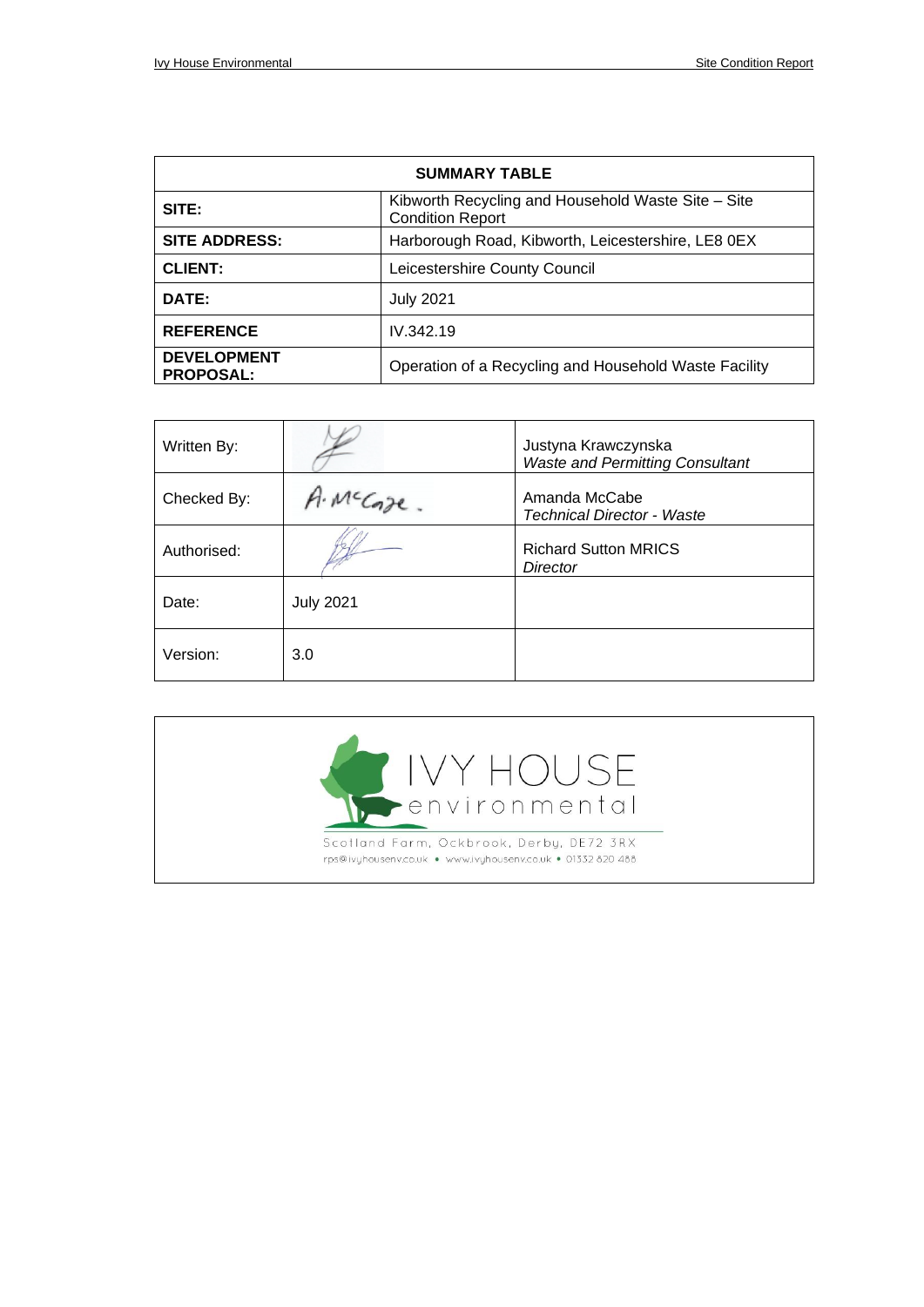| <b>1.0 SITE DETAILS</b>                                                                          |                                                                                                                                                           |
|--------------------------------------------------------------------------------------------------|-----------------------------------------------------------------------------------------------------------------------------------------------------------|
| Name of the applicant                                                                            | Leicestershire County Council                                                                                                                             |
| Activity address                                                                                 | Kibworth Recycling and Household Waste<br>Site<br>Harborough Road<br>Kibworth<br>Leicestershire<br>LE8 0EX                                                |
| National grid reference                                                                          | SP 69822 93236                                                                                                                                            |
|                                                                                                  |                                                                                                                                                           |
| Document reference and dates for Site<br>Condition Report at permit application and<br>surrender | Site<br>Environmental<br>Permit<br>Application<br>Condition Report: July 2021                                                                             |
|                                                                                                  |                                                                                                                                                           |
| Document references for site plans (including<br>location and boundaries)                        | Site Location Plan<br>$\bullet$<br>Site boundary - M00460-MAB-00-ZZ-<br>DR-A-1100-S4-P02<br>Site Layout Plan - M00460-MAB-00-<br>۰<br>ZZ-DR-A-1101-S4-P02 |

#### **Note:**

In Part A of the application form you must give us details of the site's location and provide us with a site plan. We need a detailed site plan (or plans) showing:

• Site location, the area covered by the site condition report, and the location and nature of the activities and/or waste facilities on the site.

• Site Drainage Plan - M00460-PAM-

00-ZZ-DR-C-6000

- Locations of receptors, sources of emissions/releases, and monitoring points.
- Site drainage.
- Site surfacing.

If this information is not shown on the site plan required by Part A of the application form then you should submit the additional plan or plans with this site condition report.

| 2.0 Condition of the land at permit issue              |                                                                                                                                                                                                                                                                  |  |  |
|--------------------------------------------------------|------------------------------------------------------------------------------------------------------------------------------------------------------------------------------------------------------------------------------------------------------------------|--|--|
| Environmental setting including:                       | <b>Site Setting</b>                                                                                                                                                                                                                                              |  |  |
| geology<br>hydrogeology<br>$\bullet$<br>surface waters | The site is located approximately 1km south of<br>Kibworth. The Site will be situated within<br>agricultural land with the A6 to the south and a<br>railway to the north. The site is centred at<br>approximate National Grid Reference (NGR)<br>SP 69822 93236. |  |  |
|                                                        | The site location and the environmental permit<br>boundary is provided on Drawing Number.<br>M00460-MAB-00-ZZ-DR-A-1100-S4-P02.                                                                                                                                  |  |  |
|                                                        | Access for staff and visitors to the site is<br>achieved via the A6, Harborough Road, located<br>to the south of the site.                                                                                                                                       |  |  |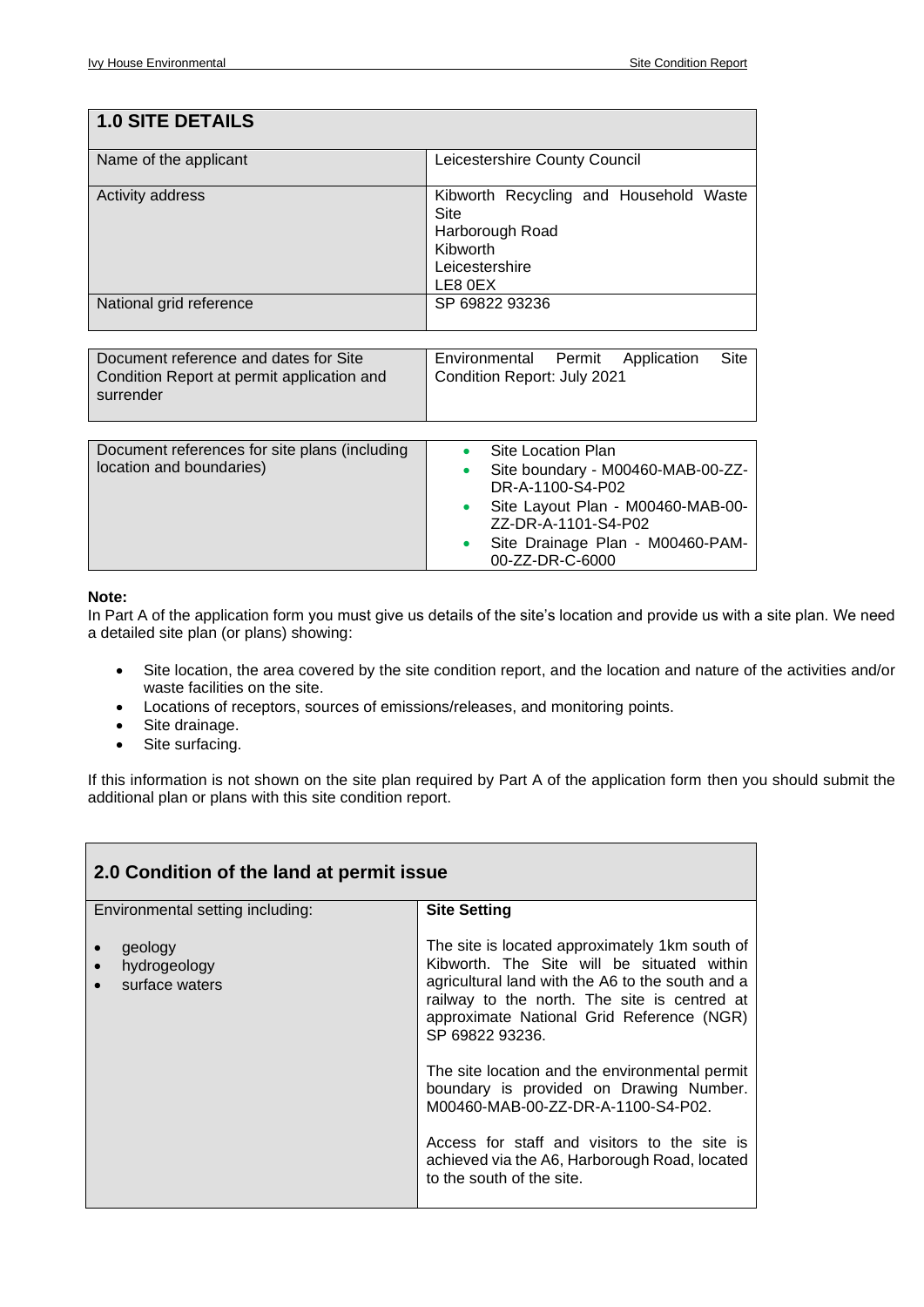|                                                                                                                                                              | Geology                                                                                                                                                                                                                                                                   |
|--------------------------------------------------------------------------------------------------------------------------------------------------------------|---------------------------------------------------------------------------------------------------------------------------------------------------------------------------------------------------------------------------------------------------------------------------|
|                                                                                                                                                              | According to the British Geological Survey's<br>(BGS) 'Geology of Britain Viewer', the bedrock<br>geology comprises of the Charmouth Mudstone<br>Formation - mudstone. The bedrock was<br>formed approximately 183 - 199 million years<br>ago during the Jurassic period. |
|                                                                                                                                                              | Hydrogeology                                                                                                                                                                                                                                                              |
|                                                                                                                                                              | With reference to the Magic Maps Website, the<br>site is not situated within a Groundwater Source<br>Protection Zone (GSPZ).                                                                                                                                              |
|                                                                                                                                                              | The bedrock deposits are designated as a<br>Secondary Undifferentiated which is defined as<br>the layer in question has previously been<br>designated as both minor and non-aquifer in<br>different locations due to the variable<br>characteristics of the rock type.    |
|                                                                                                                                                              | <b>Surface Waters</b>                                                                                                                                                                                                                                                     |
|                                                                                                                                                              | A drainage channel which flows into Langton<br>Brook is located 39m north of the site. Langton<br>Brook is situated approximately 955m south of<br>the site.                                                                                                              |
|                                                                                                                                                              | With reference to the Environment Agency's<br>mapping website, the site is situated within<br>flood zone 1.                                                                                                                                                               |
|                                                                                                                                                              | <b>Ecology</b>                                                                                                                                                                                                                                                            |
|                                                                                                                                                              | With reference to the Magic Maps Website,<br>there are no designated species or habitats<br>within 1km of the site.                                                                                                                                                       |
| Pollution history including:<br>pollution incidents that may have affected                                                                                   | With reference to historic maps dated from<br>1881 to present, the following activities were<br>identified on the site:                                                                                                                                                   |
| land<br>historical<br>land-uses<br>associated<br>and<br>$\bullet$<br>contaminants<br>any visual/olfactory evidence of existing<br>$\bullet$<br>contamination | 1885: On the eastern half of the site is a brick<br>yard with associated pits and a site office.<br>There is a railway bounded to the north of the<br>site.                                                                                                               |
| evidence<br><b>of</b><br>pollution<br>damage<br>to<br>$\bullet$<br>prevention measures                                                                       | 1902: No change to the site or surrounding<br>area.                                                                                                                                                                                                                       |
|                                                                                                                                                              | 1959: The site is no longer a brick yard however<br>a few ponds have infilled the pits.                                                                                                                                                                                   |
|                                                                                                                                                              | 1967: There is a sewage works approximately<br>500m to the west.                                                                                                                                                                                                          |
|                                                                                                                                                              | 1972: The site is labelled as a refuse tip and all<br>pits seem to have been infilled.                                                                                                                                                                                    |
|                                                                                                                                                              | 1989 – 1994: The site is still a refuse tip and<br>there is now a building on site.                                                                                                                                                                                       |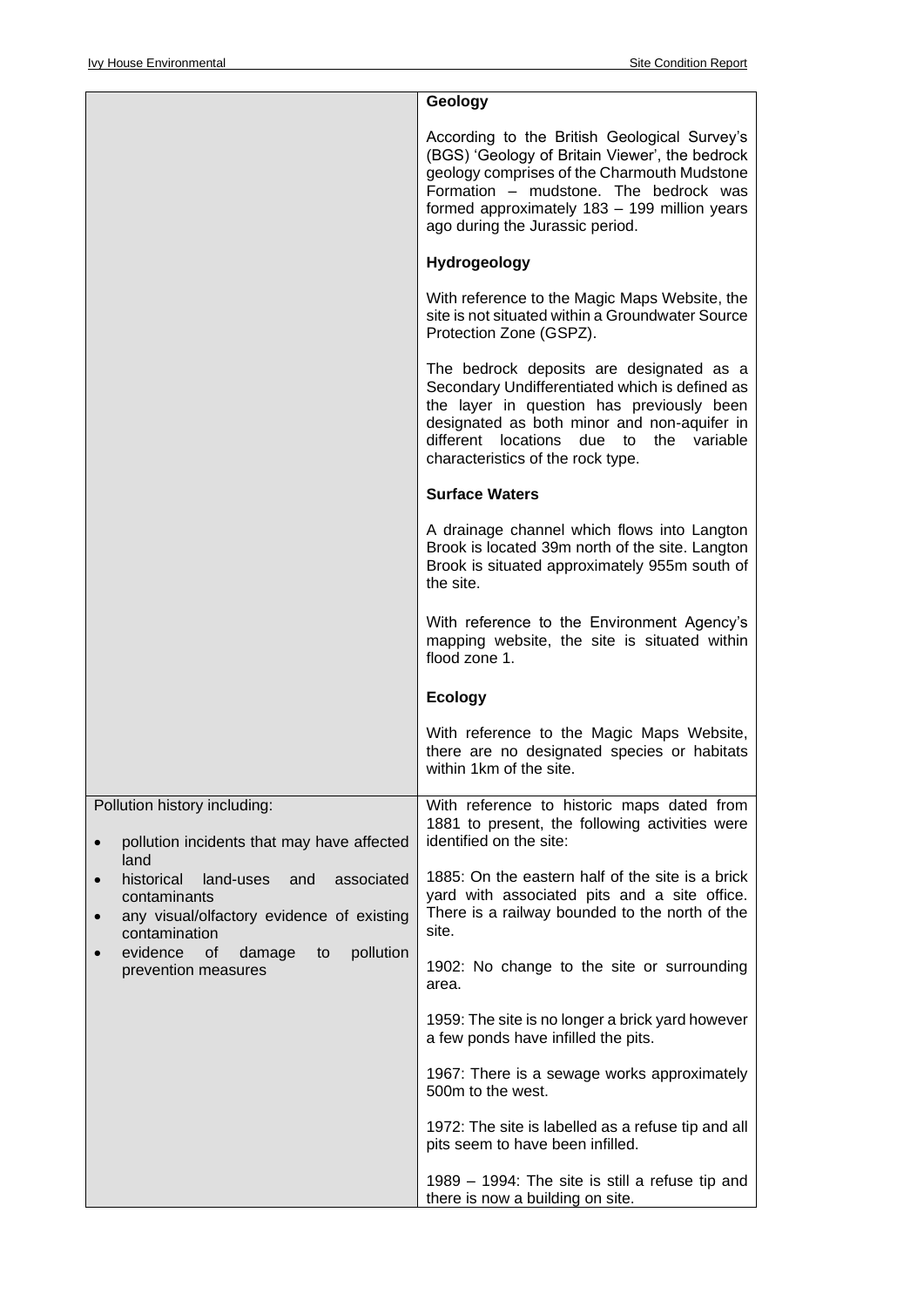|                                                                                                                                                                                  | 1997: A Civic Amenities Site has been set up in<br>the eastern part of the site.<br>2001: Composting Facility has been set up on<br>the western part of the site. The Civic Amenities<br>Site continues to the east of the site.                                                                                                                                                                                                      |
|----------------------------------------------------------------------------------------------------------------------------------------------------------------------------------|---------------------------------------------------------------------------------------------------------------------------------------------------------------------------------------------------------------------------------------------------------------------------------------------------------------------------------------------------------------------------------------------------------------------------------------|
| Evidence<br>of<br>historic<br>contamination,<br>for<br>site<br>investigation,<br>example,<br>historical<br>assessment, remediation and verification<br>reports (where available) | Please see the attached documents:<br>The Site Investigation Report entitled<br>$\bullet$<br>'Kibworth Household Waste Recycling Site<br>- Geo-technical and Geo-environmental<br>Assessment', dated March 2021, Ref<br>IV.293.20; and<br>Remediation Method<br>The<br>Statement<br>entitled 'Landfill Cap and Waste Excavation<br>Remediation Method Statement (RMS) and<br>Verification Plan, dated 6 April 2021, Ref<br>IV.293.20. |
| Baseline soil and groundwater reference data                                                                                                                                     | Please see the attached site investigation<br>report entitled 'Kibworth Household Waste<br>Recycling Site - Geo-technical and Geo-<br>environmental Assessment, dated March 2021,<br>Ref IV.293.20.                                                                                                                                                                                                                                   |
| <b>Supporting information</b>                                                                                                                                                    | n/a                                                                                                                                                                                                                                                                                                                                                                                                                                   |

| <b>3.0 Permitted activities</b> |                                                                                                                                                                                                                                                        |  |  |
|---------------------------------|--------------------------------------------------------------------------------------------------------------------------------------------------------------------------------------------------------------------------------------------------------|--|--|
| <b>Permitted activities</b>     | Leicestershire County Council propose to<br>undertake the following Waste Activities on<br>site, namely:                                                                                                                                               |  |  |
|                                 | R13: Storage of waste pending the<br>operations numbered<br>R <sub>1</sub><br>to<br>R <sub>12</sub><br>(excluding temporary storage, pending<br>collection, on the site where it is<br>produced).                                                      |  |  |
|                                 | D15: Storage pending any of<br>the<br>numbered<br>D <sub>1</sub><br>operations<br>D <sub>14</sub><br>to<br>(excluding temporary storage, pending<br>collection, on the site where it is produced;                                                      |  |  |
|                                 | D14: Repackaging prior to submission to<br>any of the operations numbered D1 to<br>D <sub>13</sub> :                                                                                                                                                   |  |  |
|                                 | Physico-chemical treatment<br>D9:<br>not<br>specified elsewhere in Annex IIA which<br>results in final compounds or mixtures<br>which are discarded by means of any of<br>the operations numbered D1 to D8 and<br>D <sub>10</sub> to D <sub>12</sub> ; |  |  |
|                                 | R3: Recycling/reclamation of organic<br>substances which are not used as<br>solvents;                                                                                                                                                                  |  |  |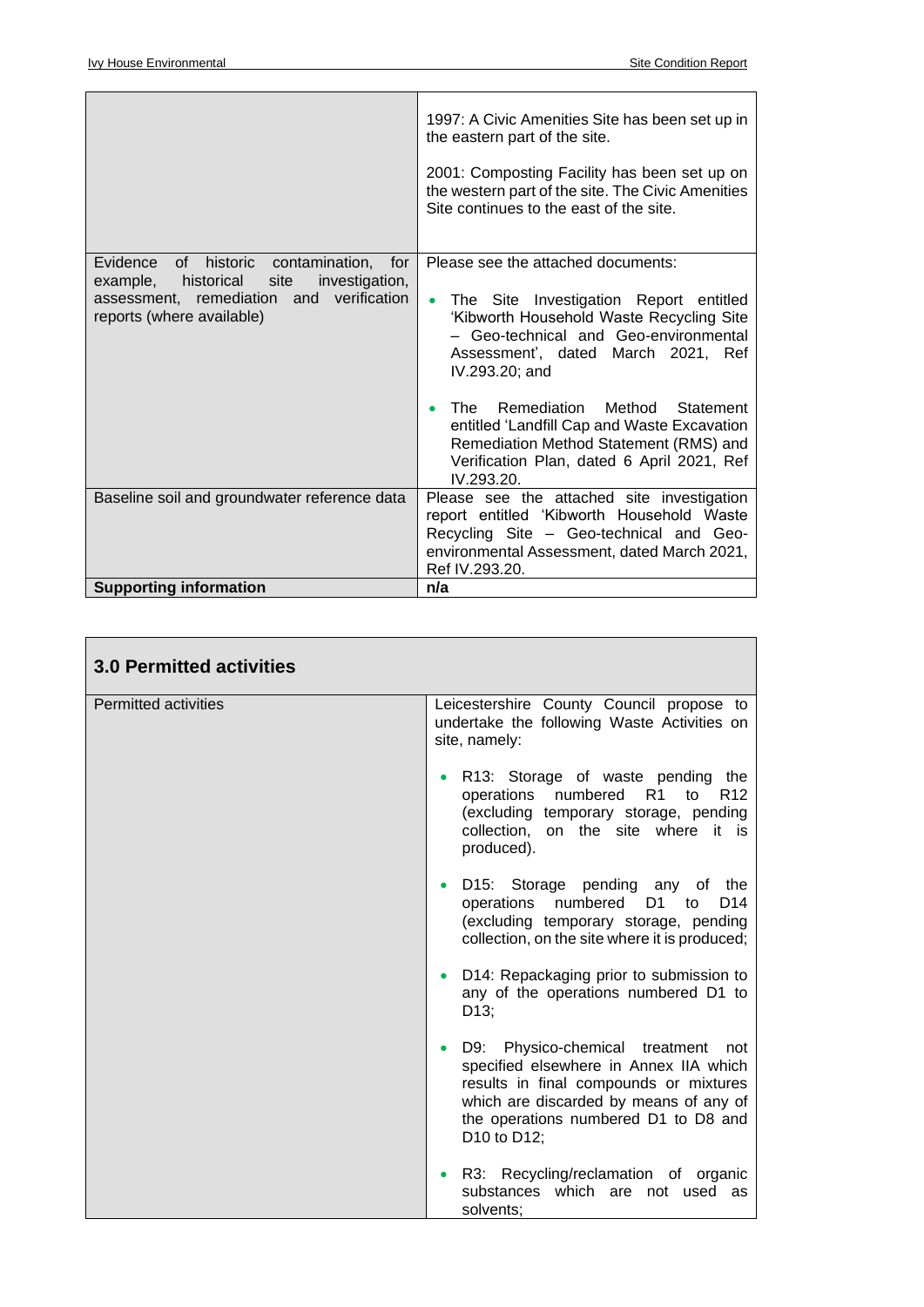|                                                                            | R4: Recycling/reclamation of metals and<br>metal compounds; and<br>• R5: Recycling/reclamation of<br>other<br>inorganic materials. |
|----------------------------------------------------------------------------|------------------------------------------------------------------------------------------------------------------------------------|
| Non-permitted activities undertaken                                        | None                                                                                                                               |
| Document references for:<br>plan showing activity layout; and<br>$\bullet$ | Site Layout Plan - M00460-MAB-00-ZZ-DR-A-<br>1101-S4-P02; and                                                                      |
| environmental risk assessment.<br>$\bullet$                                | Kibworth RHWS - Environmental<br><b>Risk</b><br>Assessment - July 2021                                                             |

#### **Note:**

In Part B of the application form you must tell us about the activities that you will undertake at the site. You must also give us an environmental risk assessment. This risk assessment must be based on our guidance (*Environmental Risk Assessment - EPR H1*) or use an equivalent approach.

It is essential that you identify in your environmental risk assessment all the substances used and produced that could pollute the soil or groundwater if there were an accident, or if measures to protect land fail.

These include substances that would be classified as 'dangerous' under the Control of Major Accident Hazards (COMAH) regulations and also raw materials, fuels, intermediates, products, wastes and effluents.

If your submitted environmental risk assessment does not adequately address the risks to soil and groundwater we may need to request further information from you or even refuse your permit application.

| 4.0 Changes to the activity                                                                                                                                     |                                                                                                                                                                                                                                                                                              |  |
|-----------------------------------------------------------------------------------------------------------------------------------------------------------------|----------------------------------------------------------------------------------------------------------------------------------------------------------------------------------------------------------------------------------------------------------------------------------------------|--|
| Have there been any changes to the activity<br>boundary?                                                                                                        | Not Applicable at this time.                                                                                                                                                                                                                                                                 |  |
| Have there been any changes to the<br>permitted activities?                                                                                                     | Not Applicable at this time.                                                                                                                                                                                                                                                                 |  |
| Have any 'dangerous substances' not<br>identified in the Application Site Condition<br>Report been used or produced as a result of<br>the permitted activities? | Not Applicable at this time.                                                                                                                                                                                                                                                                 |  |
| <b>Checklist</b><br>0f<br>$\bullet$<br>supporting<br>$\bullet$<br>information<br>$\bullet$<br>relevant)                                                         | Plan showing any changes to the boundary (where relevant)<br>Description of the changes to the permitted activities (where relevant)<br>List of 'dangerous substances' used/produced by the permitted activities<br>that were not identified in the Application Site Condition Report (where |  |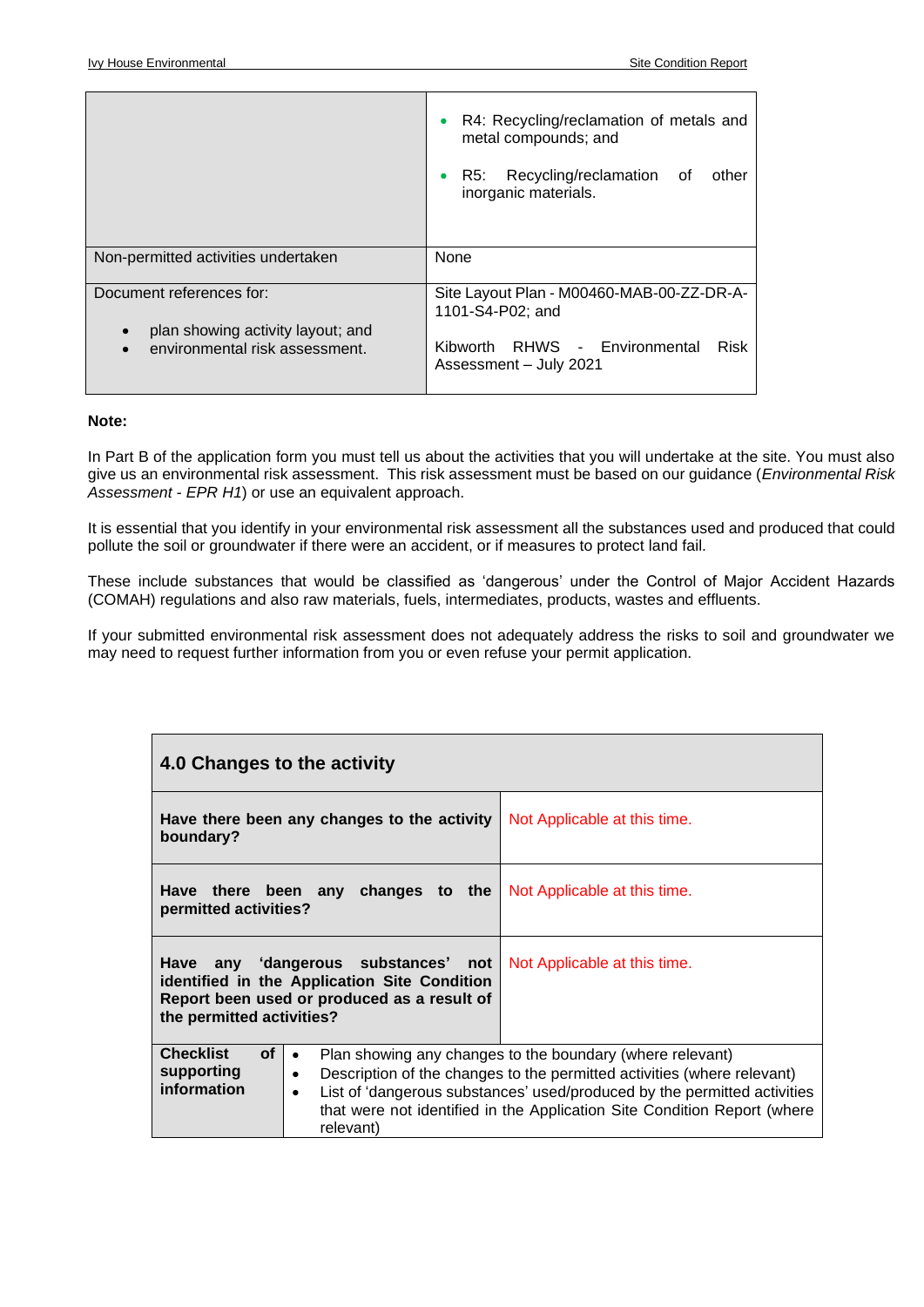$\blacksquare$ 

| 5.0 Measures taken to protect land                  |                                                                                                                                                                                                                                           |  |
|-----------------------------------------------------|-------------------------------------------------------------------------------------------------------------------------------------------------------------------------------------------------------------------------------------------|--|
|                                                     | Use records that you collected during the life of the permit to summarise whether pollution<br>prevention measures worked. If you can't, you need to collect land and/or groundwater data to<br>assess whether the land has deteriorated. |  |
| <b>Checklist</b><br>Οf<br>supporting<br>information | Inspection records and summary of findings of inspections for all pollution<br>prevention measures<br>Records of maintenance, repair and replacement of pollution prevention<br>٠<br>measures                                             |  |

### **6.0 Pollution incidents that may have had an impact on land, and their remediation**

Summarise any pollution incidents that may have damaged the land. Describe how you investigated and remedied each one. If you can't, you need to collect land and /or groundwater reference data to assess whether the land has deteriorated while you've been there.

| <b>Checklist</b>          | of $\cdot$ | Records of pollution incidents that may have impacted on land |
|---------------------------|------------|---------------------------------------------------------------|
| supporting<br>information |            | Records of their investigation and remediation                |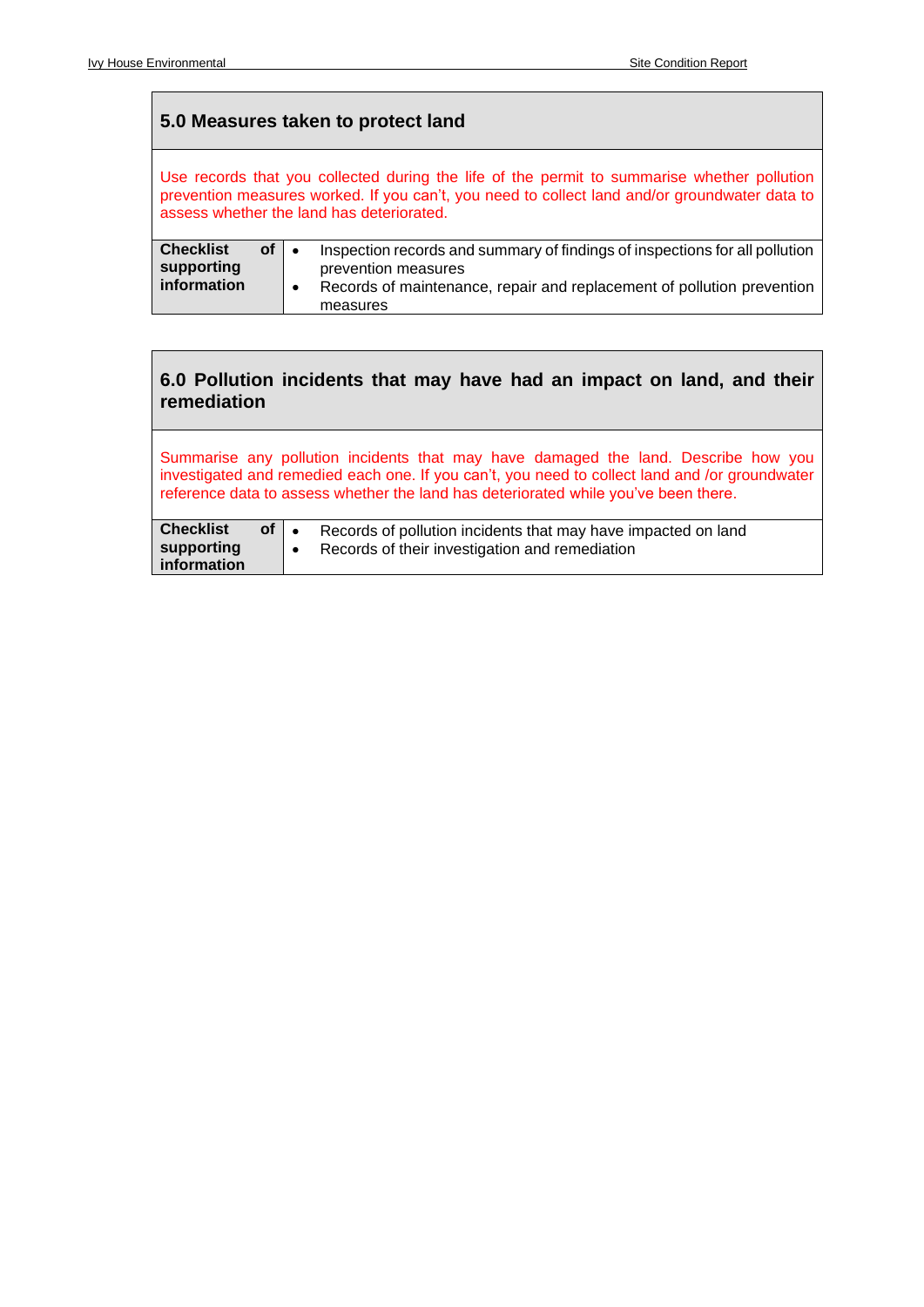### **7.0 Soil gas and water quality monitoring (where undertaken)**

Provide details of any soil gas and/or water monitoring you did. Include a summary of the findings. Say whether it shows that the land deteriorated as a result of the permitted activities. If it did, outline how you investigated and remedied this.

| <b>Checklist</b><br>supporting | $of \, \bullet$ | Description of soil gas and/or water monitoring undertaken<br>Monitoring results (including graphs) |
|--------------------------------|-----------------|-----------------------------------------------------------------------------------------------------|
| information                    |                 |                                                                                                     |